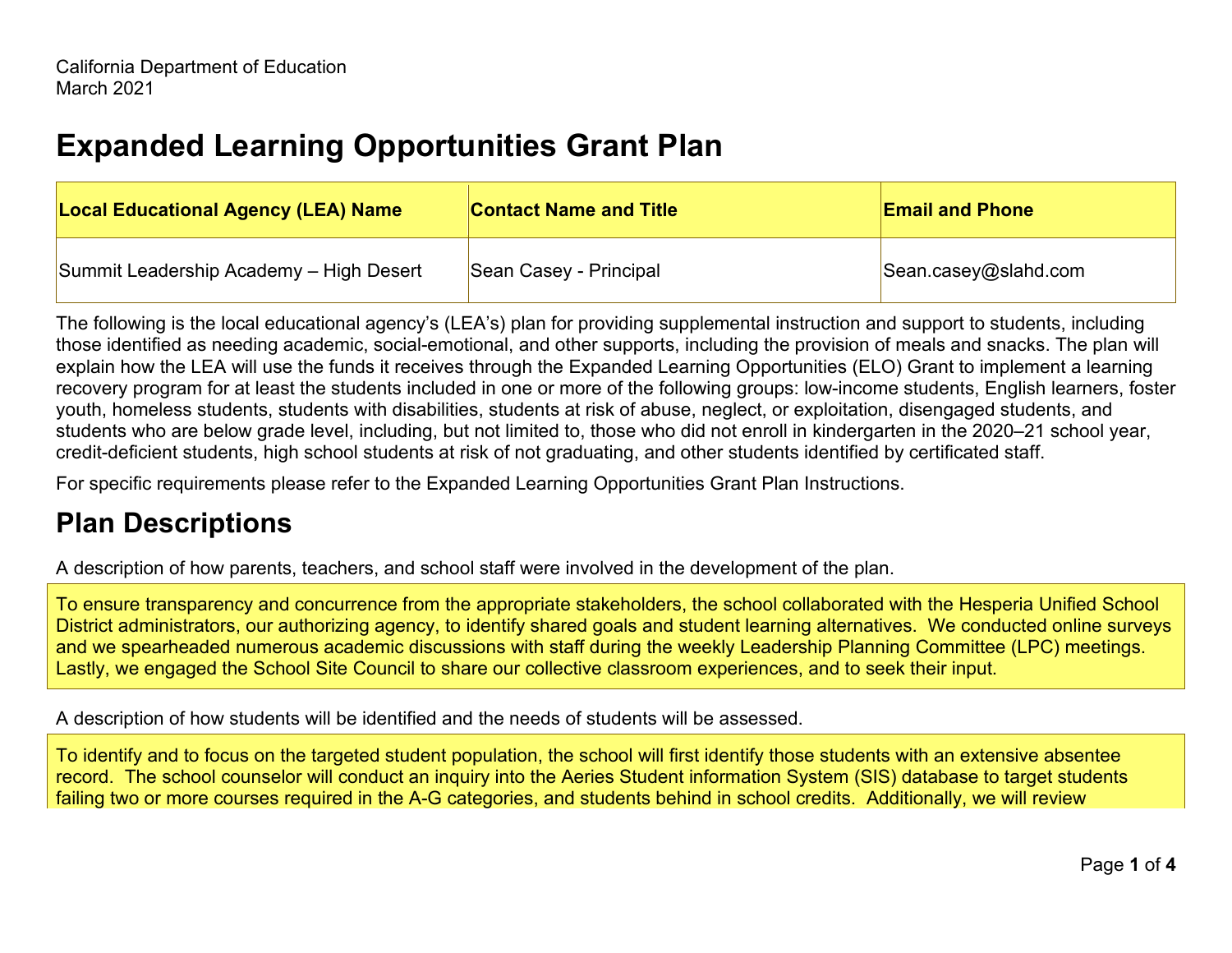schoolwide iReady data to offer assistance to those students previously identified as scoring two or more grade levels below their actual grade.

Students with a prescribed IEP, 504, or students who are homeless, English Learners, and Foster youth will also be screened and prioritized for extended learning.

Opportunities for enhanced learning will be supported by providing additional tutors throughout the campus, by implementing increased course offerings to peak student interest, by providing increased access to wireless hot spot technology and curriculum, and by deploying our newly purchased student chromebooks.

While we recognize the importance of increased access to on campus learning, we also acknowledge our responsibilities for increased diligence for Covid safety. Therefore, additional resources will be allocated to ensure facility cleanliness and sanitation.

\$4k must be spent on homeless (hotspots, wifi access), \$22,4402 must be spent on paraprofessionals (tutors)

A description of how parents and guardians of students will be informed of the opportunities for supplemental instruction and support.

To ensure parents and guardians are informed about opportunities for increased learning, the school will draft a descriptive narrative explaining the various student options. This narrative will be communicated to our families in a variety of ways which include our automated Robo-call telephone system, our school's social media account, our school website, our Google Classroom platform, our campus wide bulletin boards, and we will also attach information leaflet to the class schedules.

## A description of the LEA's plan to provide supplemental instruction and support.

To ensure access to multiple learning opportunities and a complete system of student support, the school will extend the school calendar year by five additional days. For remedial training in math and English, students will be encouraged to collaborate with peers and educators during staff office hours, or to collaborate at the student engagement center located on the jr. high campus. Here, student will be afforded the benefits of a conducive learning environment, high speed wireless technology, healthy snacks, and immediate access to highly qualified paraeducators. For the selected group of students identified as the independent learners, the school will offer self-paced learning through our Edgenuity educational platform. Through Edgenuity, advanced students will be provided opportunities to excel by learning at their own pace, and for those students still struggling, we will encourage students to seek opportunities for credit recovery.

Both certificated and classified staff will complete additional ongoing professional development in a variety of topics to include data analysis, evidence-based decision making, technology based curriculum development, attendance tracking, parental engagement strategies, PBIS strategies and more.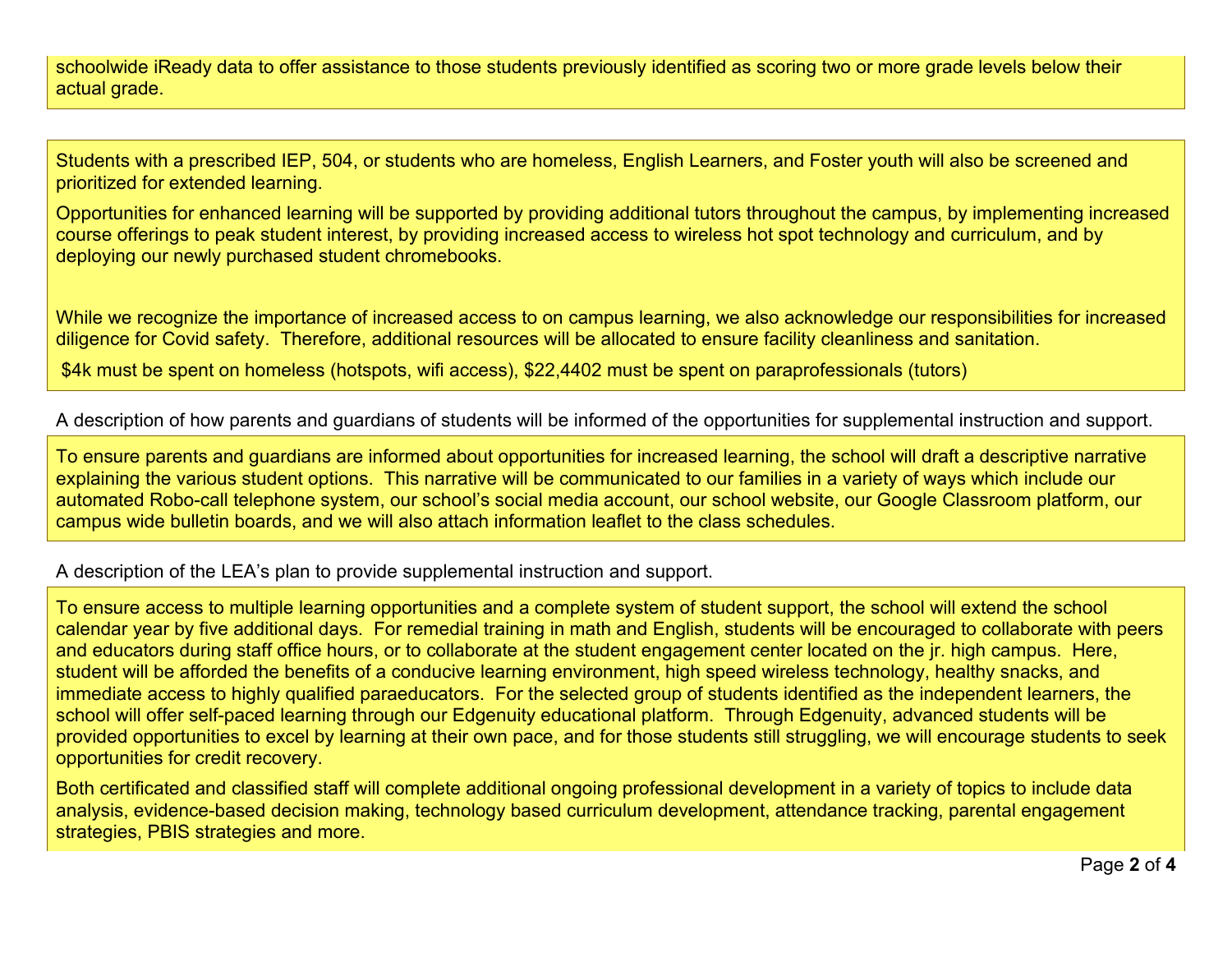## **Expenditure Plan**

The following table provides the LEA's expenditure plan for how it will use ELO Grant funds to support the supplemental instruction and support strategies being implemented by the LEA.

| <b>Supplemental Instruction and Support Strategies</b>                                                                                                       | <b>Planned Expenditures</b> | <b>Actual Expenditures</b>                               |
|--------------------------------------------------------------------------------------------------------------------------------------------------------------|-----------------------------|----------------------------------------------------------|
| Extending instructional learning time                                                                                                                        | \$18,124                    | [Actual expenditures will be<br>provided when available] |
| Accelerating progress to close learning gaps through the implementation,<br>expansion, or enhancement of learning supports                                   | \$60,000                    | [Actual expenditures will be<br>provided when available] |
| Integrated student supports to address other barriers to learning                                                                                            | \$43,780                    | [Actual expenditures will be<br>provided when available] |
| Community learning hubs that provide students with access to technology,<br>high-speed internet, and other academic supports                                 | \$32,022                    | [Actual expenditures will be<br>provided when available] |
| Supports for credit deficient students to complete graduation or grade<br>promotion requirements and to increase or improve students' college<br>eligibility | \$181,012                   | [Actual expenditures will be<br>provided when available] |
| Additional academic services for students                                                                                                                    | [\$0.00]                    | [Actual expenditures will be<br>provided when available] |
| Training for school staff on strategies to engage students and families in<br>addressing students' social-emotional health and academic needs                | [\$0.00]                    | [Actual expenditures will be<br>provided when available] |
| <b>Total Funds to implement the Strategies</b>                                                                                                               | \$334,938                   | [Actual expenditures will be<br>provided when available] |

A description of how ELO Grant funds are being coordinated with other federal Elementary and Secondary School Emergency Relief Funds received by the LEA.

To ensure maximum efficiency and positive student learning outcomes, the school has allocated the requisite amount of federal funds from a variety of educational resources. These coordinated funds will ensure student success by ushering improvements in schoolwide safety, professional development, curriculum enhancements, implementation of technology, increased student services, increased